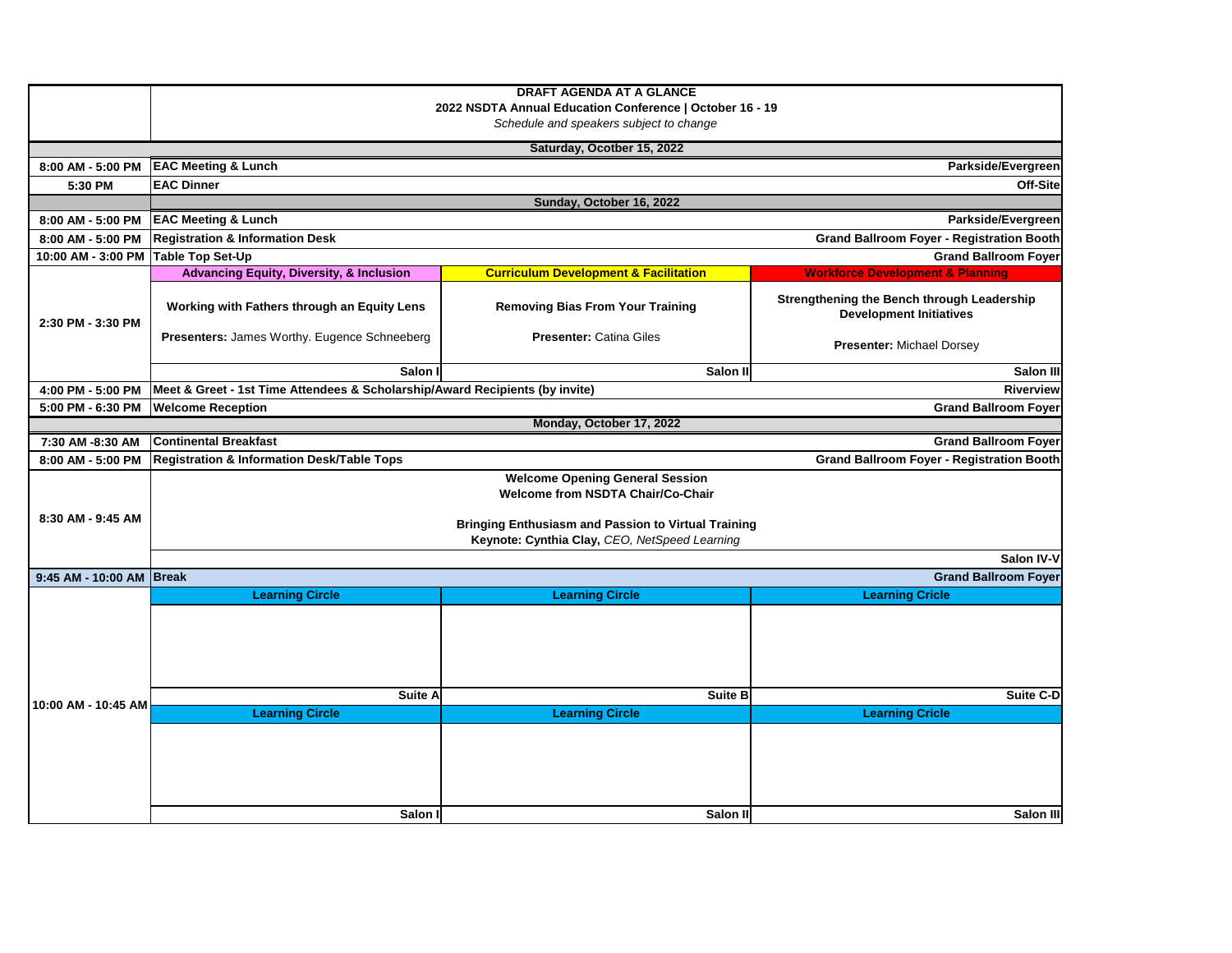| 10:45 AM - 11:00 AM Break<br><b>Grand Ballroom Foyer</b> |                                                                                                         |                                                                                                                                 |                                                                                              |  |  |  |  |
|----------------------------------------------------------|---------------------------------------------------------------------------------------------------------|---------------------------------------------------------------------------------------------------------------------------------|----------------------------------------------------------------------------------------------|--|--|--|--|
| 11:00 AM - 12:00 PM                                      | <b>Advancing Equity, Diversity, &amp; Inclusion</b><br><b>Curriculum Development &amp; Facilitation</b> |                                                                                                                                 | <b>Workforce Development &amp; Planning</b>                                                  |  |  |  |  |
|                                                          | Race Intelligence: A Framework for Sustainable<br>Change                                                | <b>Building a Sustainable, Well-Supported Instructor</b><br><b>Community Through Ongoing Professional</b><br><b>Development</b> | No Office Needed: Virtual Onboarding and<br><b>Orientation of New Employees</b>              |  |  |  |  |
|                                                          | Presenters: Michelle Davis, Krystal Grint                                                               | Presenters: Crystal Turner, Marlo Perry                                                                                         | Presenters: Silas Molino, Melanie Bruno                                                      |  |  |  |  |
|                                                          | Suite A                                                                                                 | Suite B                                                                                                                         | <b>Suite C-D</b>                                                                             |  |  |  |  |
|                                                          | <b>Human Services Leadership</b>                                                                        | <b>Evaluation Research</b>                                                                                                      | <b>Organizational Development</b>                                                            |  |  |  |  |
|                                                          | Day by Ugly Day? No Way! Kindness is the Way!                                                           | Developing and Implementing a Training Fidelity<br><b>Assessment in California</b>                                              | The Agile Learning Organization - Putting Leaders<br>Through Mental Y.O.G.A.                 |  |  |  |  |
|                                                          | Presenter: Karyn Schimmels                                                                              | Presenters: Sara Mullen, Aisha Siddiqui, Vanessa<br>Rezos                                                                       | <b>Presenter: Michael Dorsey</b>                                                             |  |  |  |  |
|                                                          | Salon I                                                                                                 | Salon III                                                                                                                       |                                                                                              |  |  |  |  |
| 12:15 PM - 1:45 PM                                       | <b>Awards Luncheon</b><br>Salon IV-V                                                                    |                                                                                                                                 |                                                                                              |  |  |  |  |
| 1:45 PM - 2:00 PM                                        | <b>Grand Ballroom Foyer</b><br><b>Break</b>                                                             |                                                                                                                                 |                                                                                              |  |  |  |  |
|                                                          | <b>Advancing Equity, Diversity, &amp; Inclusion</b>                                                     | <b>Curriculum Development &amp; Facilitation</b>                                                                                | <b>Workforce Development &amp; Planning</b>                                                  |  |  |  |  |
|                                                          | <b>Equity and Inclusion: A Lived Experience</b>                                                         | <b>Cultivating Psychological Safety in the Learning</b><br><b>Environment</b>                                                   | <b>Child Protection Orientation Training: Onboarding</b><br><b>Model for New CPS Workers</b> |  |  |  |  |
|                                                          | Presenters: Michele Harper, Nakisha Freeman                                                             | Presenters: Christine Ly                                                                                                        | Presenters: Tanya Washington, Sharita Jackson                                                |  |  |  |  |
|                                                          |                                                                                                         |                                                                                                                                 |                                                                                              |  |  |  |  |
|                                                          | <b>Suite A</b>                                                                                          | <b>Suite B</b>                                                                                                                  | <b>Suite C-D</b>                                                                             |  |  |  |  |
| 2:00 PM - 3:30 PM                                        | <b>Human Services Leadership</b>                                                                        | <b>Evaluation Research</b>                                                                                                      | <b>Organizational Development</b>                                                            |  |  |  |  |
|                                                          | How to be an ActiveAlly: Practical Action for<br><b>Positive Change</b>                                 | Using VR to Support Person-Centered Practice at<br><b>Washington's Psychiatric Hospitals</b>                                    | Creating the Capacity Needed for Workers to Learn                                            |  |  |  |  |
|                                                          | Presenters: Kim James, Tina Wright-Ervin                                                                | Presenters: Sara McCaslin, Rick McKinnon                                                                                        | <b>Presenter: Clint Brooks</b>                                                               |  |  |  |  |
|                                                          | Salon I                                                                                                 | Salon II                                                                                                                        | Salon III                                                                                    |  |  |  |  |
| 3:30 PM - 3:45 PM                                        | <b>Break</b>                                                                                            |                                                                                                                                 | <b>Grand Ballroom Foyer</b>                                                                  |  |  |  |  |
|                                                          | <b>Advancing Equity, Diversity, &amp; Inclusion</b>                                                     | <b>Curriculum Development &amp; Facilitation</b>                                                                                | <b>Workforce Development &amp; Planning</b>                                                  |  |  |  |  |
|                                                          | <b>Integrating DEI Strategies to Elevate Service</b><br><b>Delivery Within TANF Programs</b>            | <b>Storyboard That!</b><br>The Key to successful Training Design                                                                | Innovative Approaches to Workforce Development:<br><b>Small Strategies with Big Impact</b>   |  |  |  |  |
|                                                          | Presenters: Trinka Landry-Bourne, Mary Nelson                                                           | Presenters: Ligia B. Ruiz-Barranco, Trinity Hemstedt                                                                            | Presenters: Andrea Merovich, Charmaine Brittain                                              |  |  |  |  |
|                                                          | Suite A                                                                                                 | <b>Suite B</b>                                                                                                                  | <b>Suite C-D</b>                                                                             |  |  |  |  |
| 3:45 PM - 4:45 PM                                        | <b>Human Services Leadership</b>                                                                        | <b>Evaluation Research</b>                                                                                                      | <b>Keynote Beakouut Session</b>                                                              |  |  |  |  |
|                                                          | Be Brave: Leaning into Conflict & Other Critical<br><b>Conversations</b>                                | So Emotional! Emotional Variability, Well-Being, and<br><b>Retention in Child Welfare</b>                                       | <b>Presented by Cynthia Clay</b>                                                             |  |  |  |  |
|                                                          | Presenters: Alissa Trumbull, Saadia Aurakzai-Foster<br>Salon I                                          | <b>Presenter: Marlo Perry</b><br>Salon III                                                                                      | Salon III                                                                                    |  |  |  |  |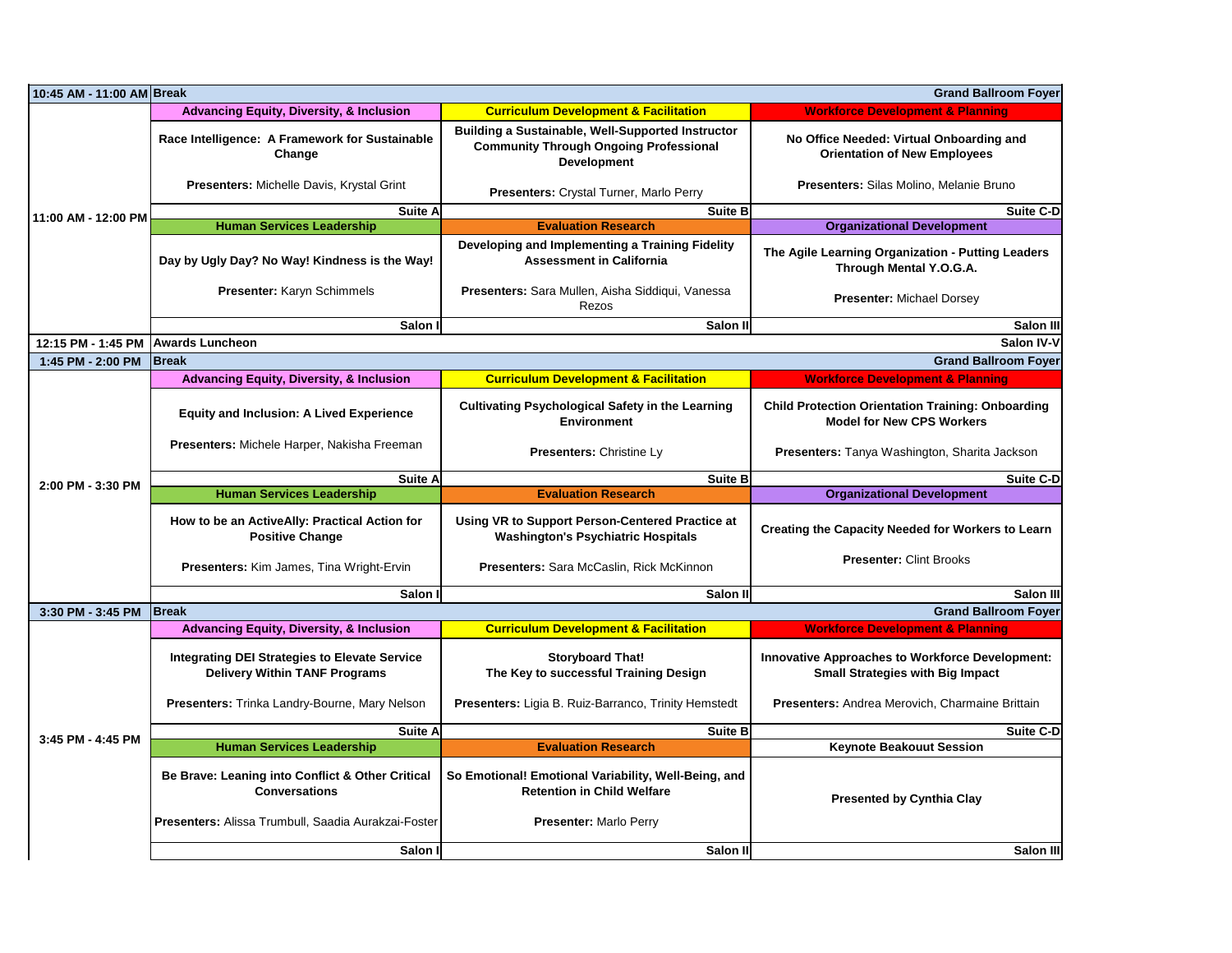| Tuesday, October 18, 2022 |                                                                                                           |                                                                                                                         |                                                                                        |  |  |  |  |
|---------------------------|-----------------------------------------------------------------------------------------------------------|-------------------------------------------------------------------------------------------------------------------------|----------------------------------------------------------------------------------------|--|--|--|--|
| 8:00 AM - 5:00 PM         | <b>Grand Ballroom Foyer - Registration Booth</b><br><b>Registration &amp; Information Desk/Table Tops</b> |                                                                                                                         |                                                                                        |  |  |  |  |
| 8:30 AM - 9:00 AM         | <b>Continental Breakfast</b><br><b>Grand Ballroom Fover</b>                                               |                                                                                                                         |                                                                                        |  |  |  |  |
|                           | <b>Advancing Equity, Diversity, &amp; Inclusion</b>                                                       | <b>Curriculum Development &amp; Facilitation</b>                                                                        | <b>Workforce Development &amp; Planning</b>                                            |  |  |  |  |
|                           | Let's Talk EDI: Cultivating a Sustainable and<br><b>Transformative EDI Program</b>                        |                                                                                                                         | The Neuroscience of Coaching and Learning                                              |  |  |  |  |
|                           | Presenter: Brandy Turner                                                                                  |                                                                                                                         | Presenters: Brenda Lockwood, Christa Doty                                              |  |  |  |  |
|                           | Suite A                                                                                                   | <b>Suite B</b>                                                                                                          | <b>Suite C-D</b>                                                                       |  |  |  |  |
| 9:00 AM - 10:30 AM        | <b>Human Services Leadership</b>                                                                          | <b>Evaluation Research</b>                                                                                              | <b>Organizational Development</b>                                                      |  |  |  |  |
|                           | <b>Bolstering Brave Conversations</b>                                                                     | <b>Evaluating Multi-level Training Support for</b><br>Oklahoma's Competency-based Employee Selection<br><b>Process</b>  | <b>Getting Started: Integrating Racial Equity into</b><br><b>Process Improvement</b>   |  |  |  |  |
|                           | Presenters: Amy Montoya, Colleen Gibley-Reed,<br><b>Stacy Falsone</b>                                     | Presenters: Cindy Parry, Michelle Graef, Megan Paul,<br>Penny Collins                                                   | Presenters: Jessica Wals, Lanitta Berry, Sarah Vidrine,<br>Jill Sanclimenti            |  |  |  |  |
|                           | Salon I                                                                                                   | Salon II                                                                                                                | Salon III                                                                              |  |  |  |  |
| 10:30 AM - 11:00 AM Break |                                                                                                           |                                                                                                                         | <b>Grand Ballroom Foyer</b>                                                            |  |  |  |  |
|                           | <b>Advancing Equity, Diversity, &amp; Inclusion</b>                                                       | <b>Curriculum Development &amp; Facilitation</b>                                                                        | <b>Workforce Development &amp; Planning</b>                                            |  |  |  |  |
|                           | <b>Transforming Culture to Achieve Equitable</b><br><b>Outcomes with Families: Early Findings</b>         | <b>Storytime: Building Empathy In Technical Training</b><br>(Yes, You Can)                                              | Strategies to Effectively Recruit and Retain the Child<br><b>Welfare Workforce</b>     |  |  |  |  |
|                           | Presenters: Florence Racine, Jessica Trombetta                                                            | Presenters: Rebecca Brazaski, Ericka Kahler, Kristie<br>Peet                                                            | Presenters: Michael Byers, Christina Fatzinger                                         |  |  |  |  |
|                           | Suite A                                                                                                   | <b>Suite B</b>                                                                                                          | <b>Suite C-D</b>                                                                       |  |  |  |  |
| 11:00 AM - 12:00 PM       | <b>Human Services Leadership</b>                                                                          | <b>Evaluation Research</b>                                                                                              | <b>Organizational Development</b>                                                      |  |  |  |  |
|                           | Developing Child Welfare Leaders through<br><b>Problem-Based Learning</b>                                 | <b>Comparing Perceived Simulation Training</b><br><b>Effectiveness Pre-Covid-19 to Post-Covid-19</b><br><b>Outcomes</b> | <b>Championing Workplace Health in Public Services</b>                                 |  |  |  |  |
|                           | Presenters: Anthony Mack, Teresa Buehler,<br>Kimberly Crawford                                            | Presenters: Chad McDonald, Matt Davis, Cole Benson,<br>Erika Marks                                                      | Presenter: Gwen Koenig                                                                 |  |  |  |  |
|                           | Salon I<br>Salon II                                                                                       |                                                                                                                         | Salon III                                                                              |  |  |  |  |
| 12:00 PM - 1:30 PM        | Lunch (On Your Own)                                                                                       |                                                                                                                         |                                                                                        |  |  |  |  |
|                           | <b>Advancing Equity, Diversity, &amp; Inclusion</b>                                                       | <b>Curriculum Development &amp; Facilitation</b>                                                                        | <b>Workforce Development &amp; Planning</b>                                            |  |  |  |  |
|                           | <b>Advancing Workforce Awareness and Anti-</b><br>Racism through Mandatory Implicit Bias Training         | Pandemic Paradox: Closed Classrooms Leads to<br><b>Online Learning Insights</b>                                         | <b>Building a Resilient Organization: The Three Drivers</b><br>of Workforce Resilience |  |  |  |  |
|                           | Presenters: Anthony De Jesus, Jennifer Rondini-<br>Zayas, Gina Rosich                                     | <b>Presenters: John McMahon, Laura Phipps</b>                                                                           | Presenter: Dan Comer                                                                   |  |  |  |  |
| 1:30 PM - 3:00 PM         | <b>Suite A</b>                                                                                            | <b>Suite B</b>                                                                                                          | <b>Suite C-D</b>                                                                       |  |  |  |  |
|                           | <b>Human Services Leadership</b>                                                                          | <b>Evaluation Research</b>                                                                                              | <b>Organizational Development</b>                                                      |  |  |  |  |